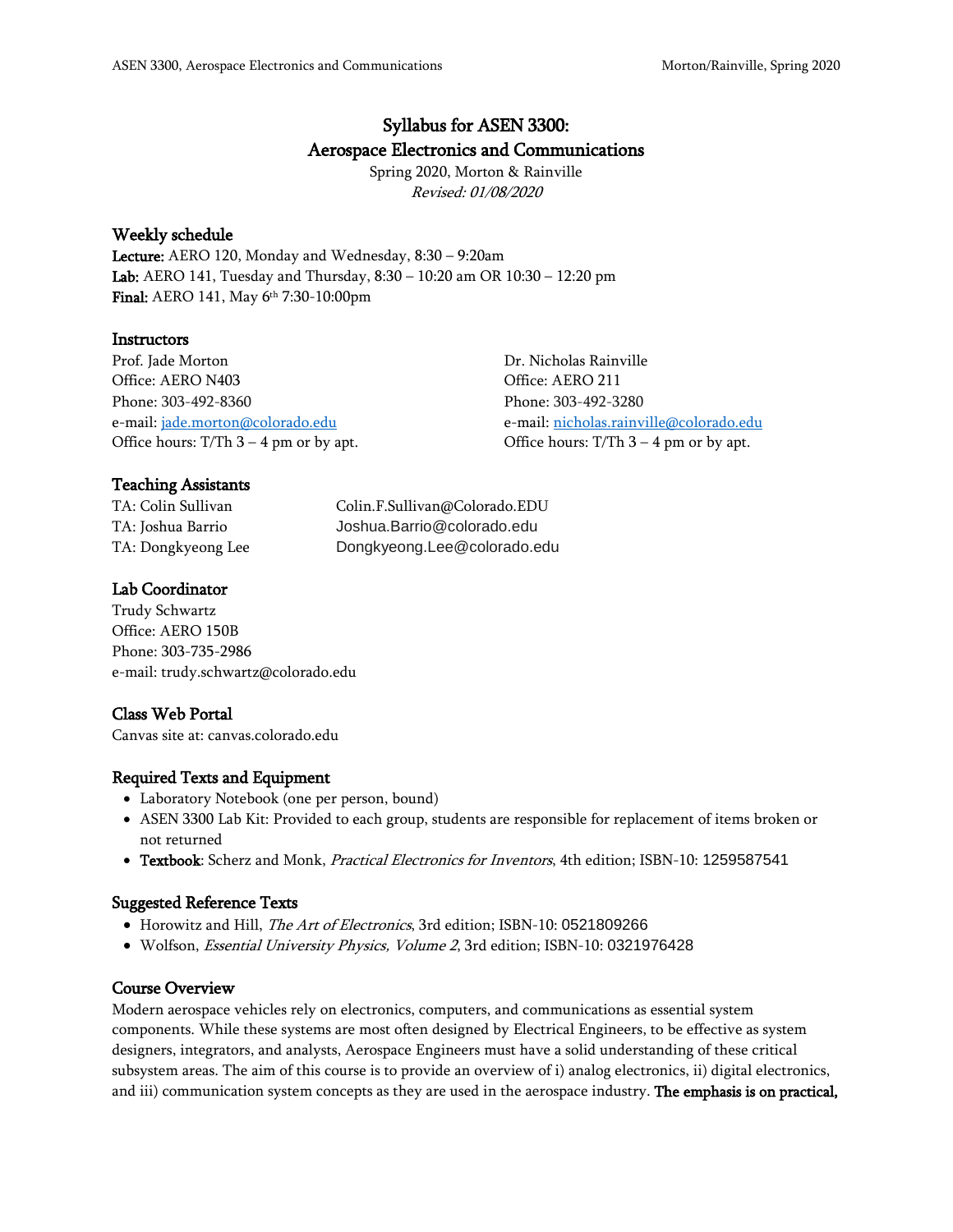hands-on experience in a select number of key areas. Throughout the course, students work in teams to design, build, test, and analyze electronic circuits, work with electronic instruments, interface these instruments to a computer, and implement a communications link. It is our goal that students walk away from this class with a basic understanding of instrumentation electronics, computer interfacing, and radio communications. This understanding is derived from experience building and working with real electronics in the lab.

### Course Outline

The course is divided into three main sections: i) analog electronics, ii) digital electronics, and iii) communications. A number of the lab experiments in all three sections are designed to utilize the Analog Devices ADXL321 accelerometer. In the Analog Electronics section of the course we look at the accelerometer output to study vibrations of a beam. In the process, we build passive circuits to lower the output range of the accelerometer and active circuits to amplify it, conditioning circuits to filter noise in the output, and learn to use multimeters, oscilloscopes, and spectrum analyzers. In the second section of the course on Digital Electronics, we log data from the accelerometer instrument to the lab station computers and discuss relevant issues such as communications protocols, analog-to-digital and digital-to-analog conversions, and sampling. In the final section of the course on Communications, we will use the accelerometer data as a source of telemetry; modulate carrier signals, compute satellite communications link budgets, and design and conduct a GPS receiver experiment.

#### **Prerequisites**

Physics II, Aerospace Mathematics, and Introduction to Dynamics and Systems are prerequisites for this course. In fact, much of the material covered in this class you have been exposed to already in these earlier courses. We expect you to build upon this experience base and make connections between the new material and the old. In ASEN 2001-2004 you have seen and used instrumentation electronics, but in general, someone else took care of designing them. In Physics II you covered some circuit theory, but did not build any practical systems. For this course it is assumed that you have a working knowledge of the prerequisite material. We will build on this foundation by revisiting these topics in more detail and conducting hands-on laboratory experiments.

### Class Format

The semester is organized into 12 weekly laboratory modules with other weeks utilized for exams. With the exception of the first lab, each lab module lasts one week beginning with the Monday lecture session. The Monday class introduces the material to be studied in the lab, and provides an overview of the reading material and the lab activities, including a pre-lab homework assignment. The following Tuesday lab session begins with an evaluation of the pre-lab assignment, and a quiz, followed by group lab work for the remainder of the period. Instructors and teaching assistants are available in the lab to answer questions, demonstrate how to use equipment, and discuss the material with individual lab groups. Thursday's lab section continues the group work on the lab with emphasis on documentation of method and analysis of results for inclusion in the lab report. The Wednesday lecture period is used to discuss the previous week's lab reports and to provide additional material and answer questions about the ongoing lab. Group lab reports are due prior to the beginning of class on Monday and will be submitted as electronic copies through Canvas for grading. Please review the Lab Guidelines handout for more information. The group lab reports are graded and returned to your group in one week whenever possible, during the Tuesday lab period.

### Assessment / Written and Practical Exams

Assessment of individual student knowledge and ability is conducted using written and practical examinations. For the schedule of the exams please see the class schedule. Written exams will take place in the classroom and the practical exams will take place at the same stations where you do your lab work (ITLL). The practical exam involves demonstrating knowledge and skills such as proper use of equipment, how to set up a circuit, and how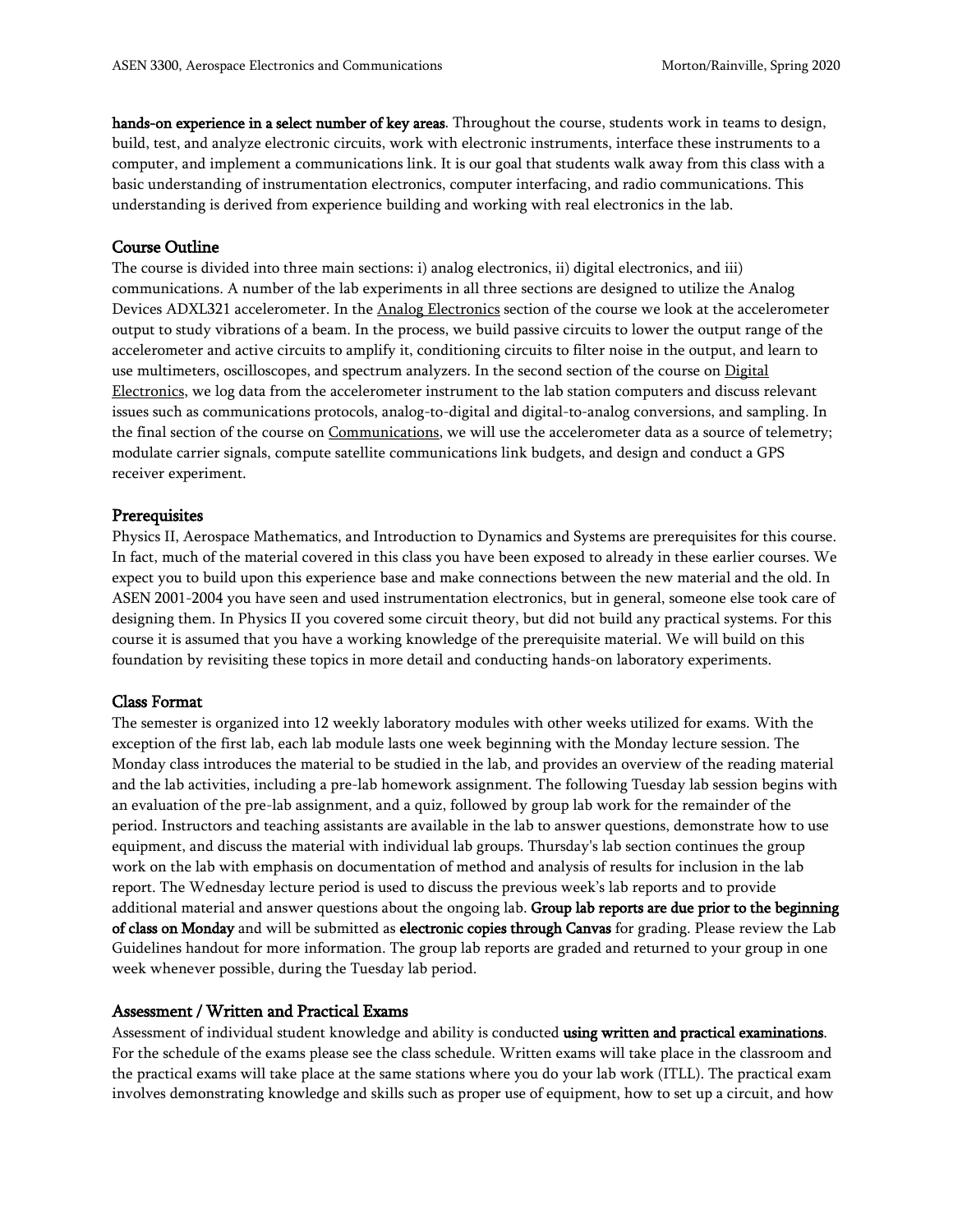to perform measurements.

### Course Grading

The final grade is a combination of individual and group work.

| <b>Type</b>            | Description                           | Percentage   |
|------------------------|---------------------------------------|--------------|
| Individual Work (IW)   | Quizzes and pre-lab assignments (best | 10%          |
| $(60\% \text{ total})$ | 11 out of 12)                         |              |
|                        | Written Exams (2)                     | 30%          |
|                        | Practical Exams (2)                   | 20%          |
| Group Work (GW)        | Lab Reports (12)                      | 40%          |
|                        | Peer evaluation factor (PEF)          | $0.5 - 1.0x$ |
| Final Grade (FG)       | $FG = IW + (PEF x GW)$                | 100%         |

Final Course Grade: Your final course grade is computed as follows:

- Your individual grade is calculated as IW/0.6 (normalized to the 60% maximum)
- If your individual grade is a C or better then your final grade (FG) is the sum of the Individual Work (IW) and Group Work (GW) grades:

 $FG = IW + (PEF x GW)$ 

- If your individual grade is **below a C**, then your final grade is the individual grade.
- The Peer Evaluation Factor (PEF) is a percentile value of your effort in the lab and completing the reports.

### Rationale for course assignments:

- Homework reinforces the mental processes that help you to become proficient in a subject. In addition to the assigned lab reports, we encourage you to work additional problems for practice. Before beginning any assignment, you should read the text and work the examples in the text.
- Experimental laboratory exercises are either more complex than hands-on homework or require special equipment. You will work in teams to collect and analyze the data, as well as write up the experimental laboratory report.
- Exams and quizzes provide a gauge to determine what you have learned individually.
- Lab experiments help you to learn how to synthesize the basic concepts, methods, and tools presented in the course curriculum. The team-oriented lab approach will give you experience in working and cooperating in groups as is typical in industry.

### Grading Philosophy

The individual grade is the measure of the competency and will indicate your level of understanding the course material, and is assessed through the quizzes and exams. The group (lab) work is designed to enrich your learning experience and prepare you for success in the real-life work environment. Accordingly, the group grade is incorporated into the final grade only if your individual grade is a C or better. This policy makes it important to use the lab work to enhance your own learning. If the work in the assignment is split up among group members, be sure that the learning is not also split up, but is shared among the whole group. At the end of the semester you will evaluate your peers (all group members you worked with throughout the semester) and submit your scores to the instructors. The instructors will take your input and assign a PEF score between 50%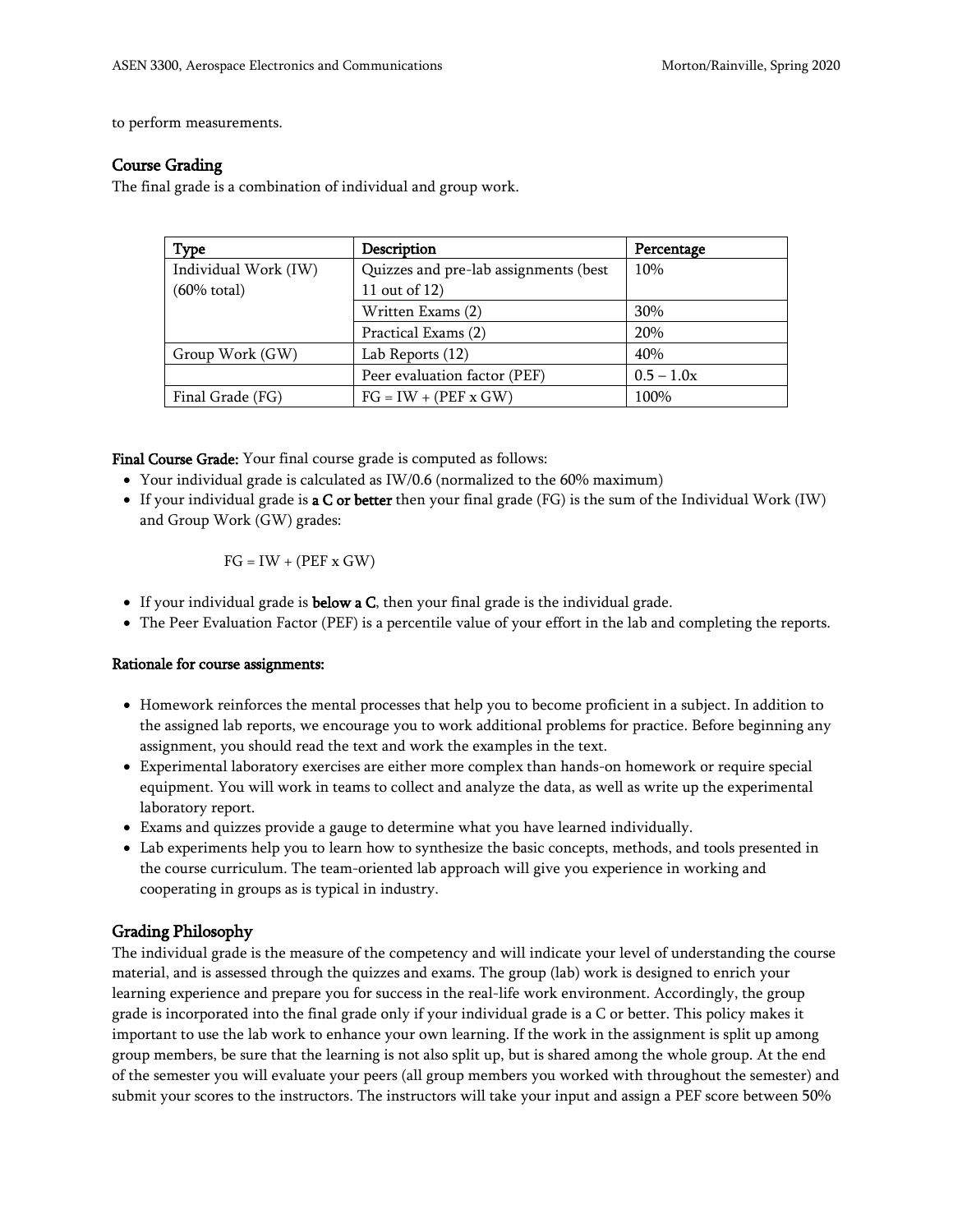and 100% for each student for their effort in the lab and completing the reports. The group work (GW) grade then will be multiplied by the PEF score and added to the individual work (IW) score to calculate your final grade. The PEF score is thus a a very significant part of your final grade and it is there to ensure that all students are contributing to the group work.

## **Cheating**

Cheating will NOT be tolerated and the CU Honor Code will be upheld.

As group work is part of this class (lab experiments and report), it is useful to clarify what is considered cheating. You are expected to perform the lab assignments as a group and dividing the workload equally. Communication within the group is encouraged. It is OK to discuss the assignments and reports with fellow students in the class as long as this is done with the intention of learning, i.e. understanding the material. Sharing results, or data analyses is permitted only under specific circumstances, when there is now way for you to retake the data or redo the analysis. For example, if you realize after finishing your lab work that your data are erroneous, you may use and analyze the data from a different group. However, in this case, you need to provide a full disclosure and explanation why data sharing was necessary, and give proper credit to the source. You may also want to notify the instructor(s) and/or the TAs.

Getting help with the lab work and reports from outside the class is generally not permitted. This includes help from senior students or using lab reports from previous years.

When in doubt about what is considered unethical, you should always exercise caution and ask the instructor(s) if they have any questions or concerns that what they are doing may be a violation of the honor code.

### **Logistics**

- 1. Students are assigned to a team of 3 persons for each of the three sections of the course. The groups will be re-assigned twice during the semester (groups are assigned differently for labs 1-4, 5-8 and 9-12). The lead student (the top name assigned to a lab station) will stay with that station till the end of the semester.
- 2. Each lab station is issued a lab kit that is to be returned at the end of each section of the course. These can be stored in the ITLL lockers. The lead student at the station is ultimately responsible for replacing any items lost or not returned in working condition. If the lead student has issues with his lab partners/maintaining the toolbox, inform the instructor.
- 3. Teams work together to study the lab, design, implement, test, and analyze their circuits, and write the lab reports. Students are encouraged to collaborate in preparing for quizzes, discussing lab questions and results.
- 4. Each individual student is required to have a bound lab notebook. Each student should keep lab notes. The group will choose one set of notes to include in their weekly report (photocopy, scanned). Please write legibly in your lab notebook, and if you make a mistake, just make an X through that material.
- 5. Weekly quizzes and all exams are to be completed individually. Any type of collaboration or copying constitutes cheating and will result in a zero grade for all parties involved and will be reported. A repeated instance of cheating will be reported on the student's permanent record and will result in an F for the course. Please see also Honor Code web pages at http://www.colorado.edu/academics/honorcode/.
- 6. Weekly quizzes are given at the beginning of lab period, 8:30 am and 10:30 am on Tuesdays and end promptly at 8:40 am and 10:40 am. If you arrive after 8:40 am / 10:40 am, you can take the quiz late at 9:30 / 11:30 am, however a 25% penalty will be applied to your grade. Calculators are allowed, unless noted otherwise. No other help is allowed.
- 7. The purpose of the prelab assignment (completed individually) is to prepare you for the weekly lab. It is important to complete the prelab before Tuesday 8:30 am / 10:30 am; otherwise you will have difficulty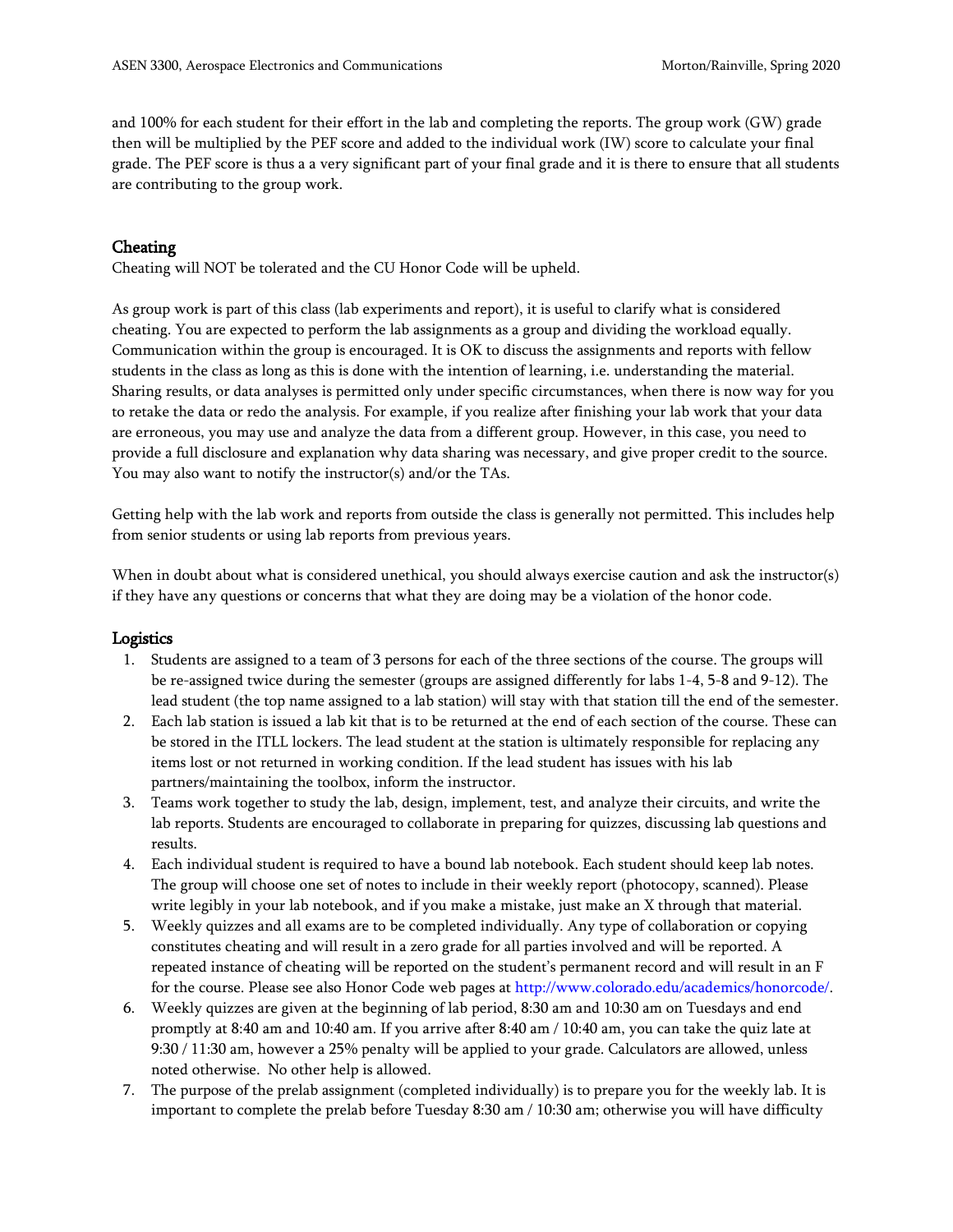completing the lab in the allotted lab time. The completion of the lab assignments will be checked 8:30 – 8:40 am and 10:30 – 10:40 am on Tuesday. In case of absence, zero points will be given.

- 8. Lab exercises are conducted together with your team and a single lab report is submitted at the end of the week. Collaborations with other groups including shared diagrams or extensive discussion of results must be acknowledged at the end of your report. Copying text or answers from another group with or without their permission constitutes cheating and will result in a zero grade for the weekly lab module. A repeated instance of cheating will be reported on the student's permanent record and will result in an F for the course. Please see also Honor Code web pages at http://www.colorado.edu/academics/honorcode/.
- 9. Lab reports are due Monday by 12:00 noon. If late, the following deductions will be made:
	- a. 10% deduction for the group if turned in before 5 pm the same Monday
	- b. 50% deduction if turned in before 8 am the following Monday
	- c. No credit after 8 am the following Monday
- 10. No make-up quizzes will be given or late labs accepted except under extenuating circumstances such as a school closure or sudden illness (with a note from a physician). Your lowest combined quiz/prelab score will be dropped as an attempt to allow for unforeseen incidents.
- 11. University closure: If an assignment is due and the University is closed due to weather or other circumstance, then the assignment will be due on the next day that the University is open. In the event that a lab or lecture is cancelled due to a University closure, please check the web site and email for updated information. Check canvas announcements as well for course updates.
- 12. Please check your schedules as soon as possible to determine if you expect to miss class on any of these days for religious or other reasons. If there is a conflict, it is the student's responsibility to notify the instructors as soon as possible to make alternate arrangements. Make up exams due to illness require a note from a physician. Copying, collaborating, or discussing material in a written or oral exam during the exam period constitutes cheating and will result in an F for the course, and will be reported on the student's permanent record.

### University Policies Spring 2020

### Accommodation for Disabilities

If you qualify for accommodations because of a disability, please submit your accommodation letter from Disability Services to your faculty member in a timely manner so that your needs can be addressed. Disability Services determines accommodations based on documented disabilities in the academic environment. Information on requesting accommodations is located on the [Disability Services website.](http://www.colorado.edu/disabilityservices/students) Contact Disability Services at 303-492-8671 or [dsinfo@colorado.edu](mailto:dsinfo@colorado.edu) for further assistance. If you have a temporary medical condition or injury, see [Temporary Medical Conditions](http://www.colorado.edu/disabilityservices/students/temporary-medical-conditions) under the Students tab on the Disability Services website.

### CLASSROOM BEHAVIOR

Students and faculty each have responsibility for maintaining an appropriate learning environment. Those who fail to adhere to such behavioral standards may be subject to discipline. Professional courtesy and sensitivity are especially important with respect to individuals and topics dealing with race, color, national origin, sex, pregnancy, age, disability, creed, religion, sexual orientation, gender identity, gender expression, veteran status, political affiliation or political philosophy. For more information, see the policies on [classroom behavior](http://www.colorado.edu/policies/student-classroom-and-course-related-behavior) and the [Student Code of Conduct.](http://www.colorado.edu/osccr/)

### PREFERRED STUDENT NAMES AND PRONOUNS